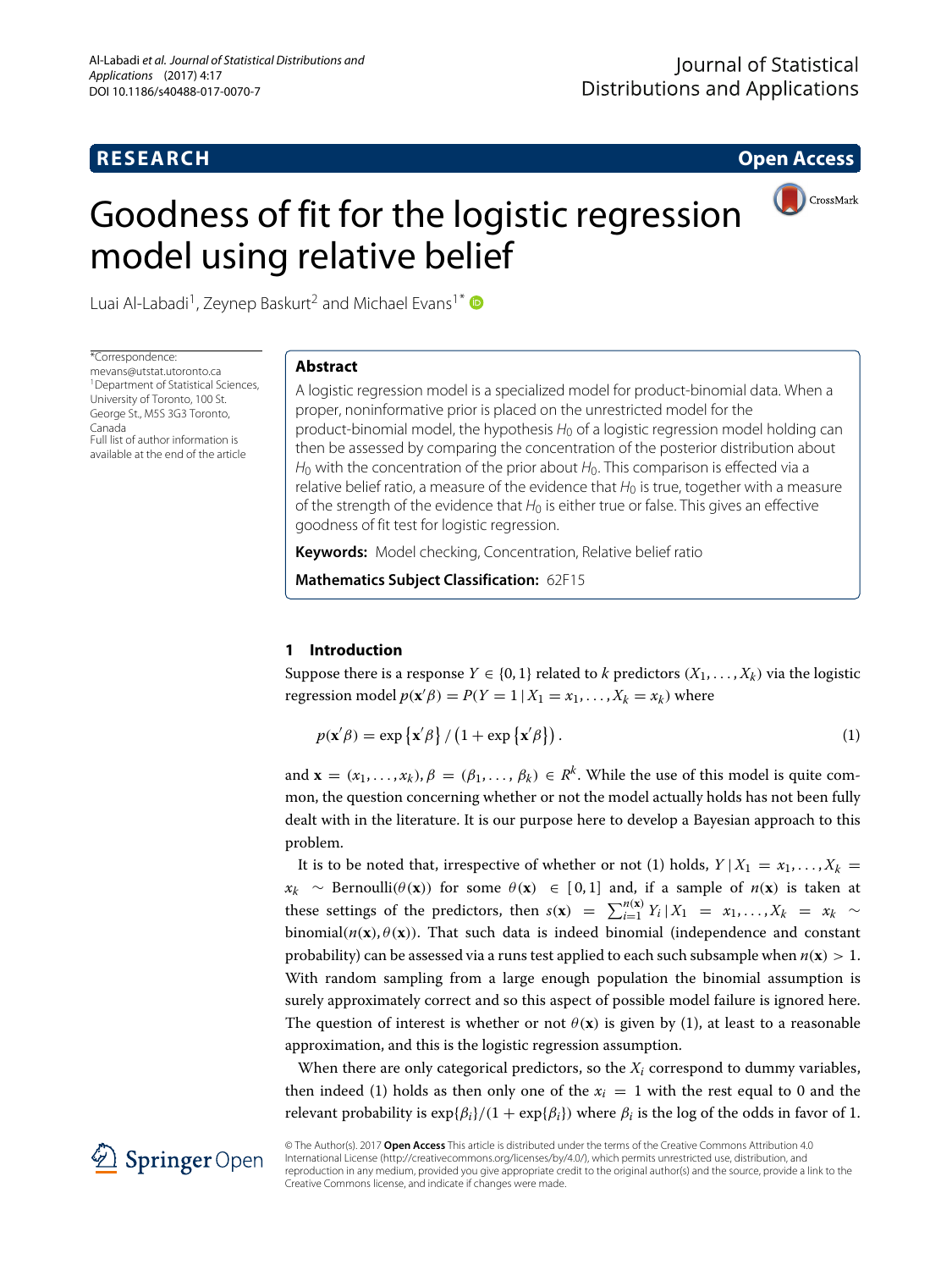So in this case the logistic regression is just a reparameterization of the product-binomial model. Goodness of fit beyond the runs tests is then not relevant.

The case when there is at least some quantitative predictors is thus the one of interest. It is to be noted that in any well-designed study there should always be replication, namely,  $n(x) > 1$  for some of the **x**, for precisely the reason that model checking is a necessary part of any statistical analysis in a scientific context. It may be, however, that the data was collected in a somewhat haphazard way, and while model checking is still a requirement, it can't be expected that this will be as effective as in the designed context.

The general approach taken here can be described as follows. First a noninformative prior is placed on the  $\theta(\mathbf{x})$ . A specific meaning is applied to the word noninformative here, namely, we require that there is no possibility of there being prior-data conflict. Prior-data conflict loosely means that the prior places the bulk of its mass in a region of the parameter space which the data identifies as being unlikely to contain the true value. Prior-data conflict can be measured in a number of ways and this is discussed in Section [2.](#page-1-0)

Suppose that there are *m* values for **x** so the full space for the  $\theta(\mathbf{x})$  is  $[0,1]^m$ . Let *H*<sup>0</sup> ⊂ [ 0, 1]<sup>*m*</sup> be the subset that corresponds to  $\theta$ (**x**) =  $p$ (**x**<sup>'</sup> $\beta$ ) for some  $\beta \in R^k$ . The prior on the  $\theta(\mathbf{x})$  leads to a posterior distribution for these quantities. Intuitively, if the posterior is more concentrated about  $H_0$  than the prior, then this is evidence in favor of  $H_0$  with the opposite holding when the posterior is less concentrated about  $H_0$  than the prior. Once a method of measuring concentration about  $H_0$  is selected, this evidence can be measured via a relative belief ratio. While a relative belief ratio is somewhat like a Bayes factor, it will be seen to differ in some key ways. Furthermore, a measure of the strength of this evidence, whether for or against *H*0, is presented. Several natural measures of concentration are considered. This is all discussed in Section [3.](#page-2-0) In Section [4](#page-6-0) aspects of the computations are considered including application to a number of examples.

Tsutukawa and Lin [\(1986\)](#page-11-0) and Bedrick et al. [\(1996,](#page-11-1) [1997\)](#page-11-2) are concerned with the Bayesian analysis of logistic regression models although not with goodness of fit. With a *p*-value based on asympotics, a commonly used goodness of fit statistic for logistic regression is the deviance statistic which is twice the difference between the maximized log-likelihood with no constraints and the maximized log-likelihood, assuming the logistic regression model holds. Chen and Chen [\(2004\)](#page-11-3) also propose a frequentist asymptotic goodness of fit test in the context of case-control studies. It is shown here that a Bayesian goodness of fit test arises very naturally and that it has a number of advantages. In particular, evidence can be obtained in favor of the logistic regression model, as opposed to only evidence against as with *p*-values, and there is no appeal to asymptotics.

# <span id="page-1-0"></span>**2 The Model and prior**

Supposed there are *m* observations  $s(\mathbf{X}) = (s(\mathbf{x}_1), \dots, s(\mathbf{x}_m))$  where  $s(\mathbf{x}_i) \sim$ binomial( $n(\mathbf{x}_i), \theta(\mathbf{x}_i)$ ), the  $s(\mathbf{x}_i)$  are independent,  $\theta(\mathbf{X}) = (\theta(\mathbf{x}_1), \dots, \theta(\mathbf{x}_m))' \in [0, 1]^m$ and  $\mathbf{X} = (\mathbf{x}_1, \dots, \mathbf{x}_m)' \in R^{m \times k}$ . Intuitively, a noninformative prior for the  $\theta(\mathbf{X}_m)$  is then given by the uniform distribution on  $[0,1]^m$  as this allows for any of the possible values and they are all weighted equally. Of course, other definitions can be provided for noninformativity but this definition seems most suitable for this context as it possesses a key property.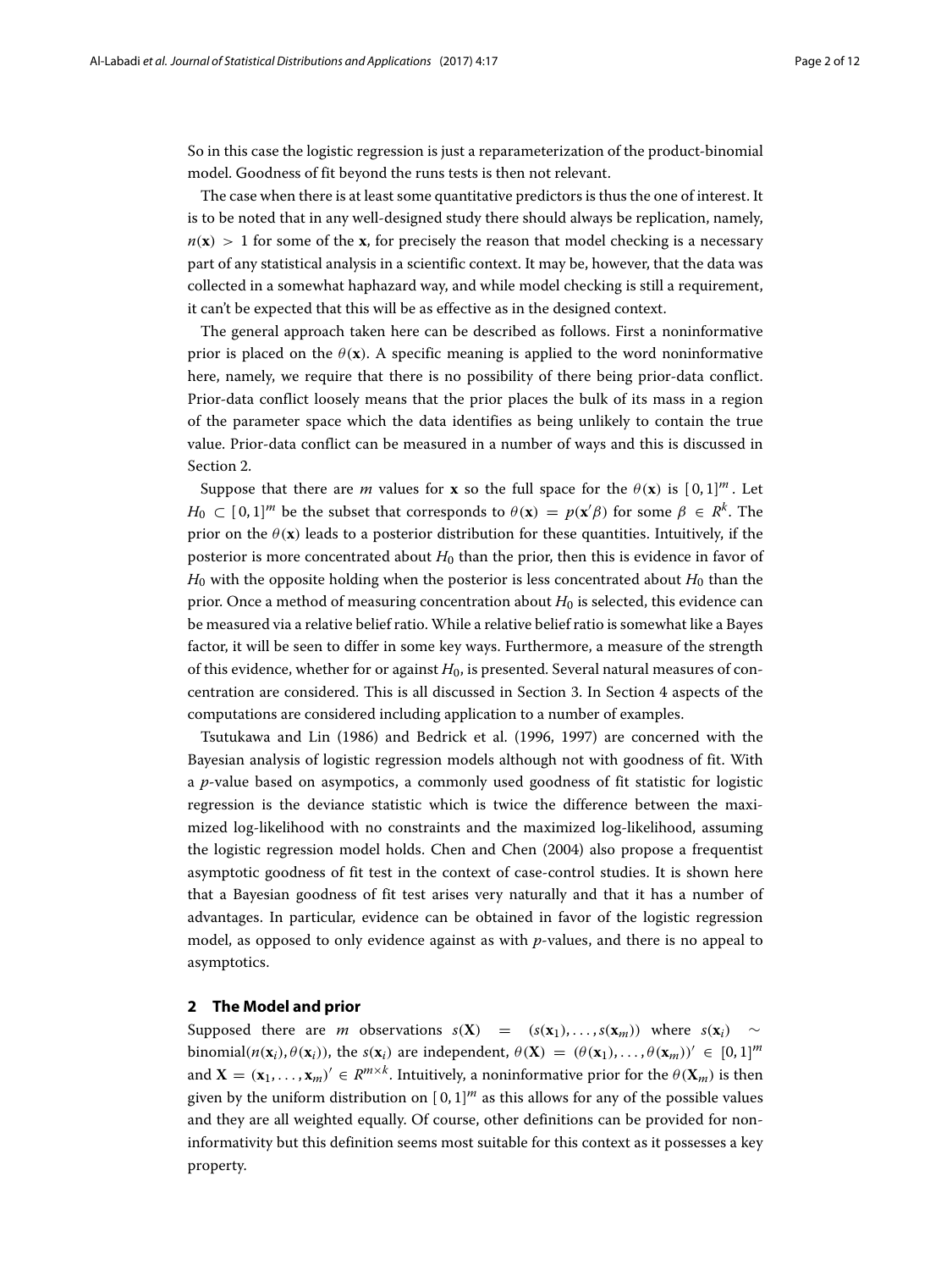To see this suppose that we have a statistical model  ${f_{\theta}: \theta \in \Theta}$  for the data *x*, and a prior  $\pi$ . Let *T* denote a minimal sufficient statistic for the model with marginal model  ${f_{\theta,T} : \theta \in \Theta}$ . Then  $m_T(t) = \int_{\Theta} f_{\theta,T}(t) \Pi(d\theta)$  is the prior predictive density of *T*. In Evans and Moshonov [\(2006\)](#page-11-4) a basic check on the prior is to compute the tail probability  $M_T(m_T(t) \le m_T(T(x)))$  and conclude that prior-data conflict exists whenever this probability is small as this implies that the observed data is a priori surprising. The consistency of this check, under quite general conditions, is established in Evans and Jang [\(2011\)](#page-11-5). If, for example,  $M_T(m_T(t) \le m_T(T(x))) \equiv 1$  for all possible  $T(x)$ , then it is never the case that there is prior-data conflict and the prior can be called noninformative. Clearly this criterion for noninformativity can be weakened but this is all that is required here.

For the product-binomial,  $T$  can be taken equal to  $s(X)$ . Since the counts are independent and the priors on the  $\theta(\mathbf{x}_i)$  are independent and uniform, the prior predictives of the  $s(\mathbf{x}_i)$  are independent. The prior predictive for  $s(\mathbf{x}_i)$  is easily seen to equal  $1/(n(\mathbf{x}_i) + 1)$ , namely, it is uniform on  $\{0, 1, \ldots, n(\mathbf{x}_i)\}\)$ . As such, for the product-binomial with a uniform prior,  $M_T(m_T(t) \leq m_T(T(x))) \equiv 1$  and our criterion for noninformativity is satisfied. The posterior on  $\theta$ (**X**) induced by this prior and the observed data  $s(X)$  is a product of beta distributions where  $\theta(\mathbf{x}_i) | s(\mathbf{x}_i) \sim \text{beta}(s(\mathbf{x}_i) + 1, n(\mathbf{x}_i) - s(\mathbf{x}_i) + 1)$ . Note that is easy to generate from both the prior and posterior of  $\theta$ (**X**).

## <span id="page-2-0"></span>**3 Hypothesis assessment via relative belief and concentration**

Suppose for the model  ${f_{\theta}: \theta \in \Theta}$  it is desired to assess the hypothesis  $H_0 \subset \Theta$ . In many cases there is a parameter of interest  $\psi = \Psi(\theta)$  with  $H_0 = \Psi^{-1} \{\psi_0\}$ . The evidence for or against  $H_0$  can then be assessed via a relative belief ratio  $RB_{\Psi}(\psi_0 | x)$  =  $\pi_{\Psi}(\psi_0 | x) / \pi_{\Psi}(\psi_0)$ , the ratio of the posterior to prior densities of  $\Psi$  evaluated at the hypothesized value. If  $RB_{\Psi}(\psi_0 | x) > 1$ , then there is evidence in favor of  $H_0$ , as the posterior probability for  $\psi_0$  is greater than the prior probability for  $\psi_0$ , while  $RB_{\Psi}(\psi_0 | x) < 1$ implies there is evidence against  $H_0$  and when  $RB_{\Psi}(\psi_0 | x) = 1$  there isn't evidence either way. The strength of the evidence is measured by the posterior probability

<span id="page-2-1"></span>
$$
\Pi_{\Psi}(RB_{\Psi}(\psi \mid x) \leq RB_{\Psi}(\psi_0 \mid x) \mid x). \tag{2}
$$

For when  $RB_{\Psi}(\psi_0 | x) < 1$  and [\(2\)](#page-2-1) is small, then there is a strong belief that the true value of  $\Psi$  has a larger relative belief ratio than  $\psi_0$  and so the evidence against  $\psi_0$  is strong. When  $RB_{\Psi}(\psi_0 | x) < 1$  and [\(2\)](#page-2-1) is large, then there is only weak evidence against  $H_0$  as this says that there is a large belief that the true value of  $\psi$  has the value of its relative belief ratio no greater than  $RB_{\Psi}(\psi_0 | x)$ . When  $RB_{\Psi}(\psi_0 | x) > 1$  and [\(2\)](#page-2-1) is large, then there is a weak belief that the true value of  $\Psi$  has a larger relative belief ratio than  $\psi_0$  and so the evidence in favor of  $\psi_0$  is strong. Note that in the set  $\{\psi : R_{\Psi}(\psi | x) \leq \psi_0\}$  $RB_{\Psi}(\psi_0 | x)$  the value  $\psi_0$  has the most evidence in its favor when  $RB_{\Psi}(\psi_0 | x) > 1$ . When  $RB_{\Psi}(\psi_0 | x) > 1$  and [\(2\)](#page-2-1) is small, then there is only weak evidence in favor  $H_0$  as this says that there is a large belief that the true value of  $\psi$  has the value of its relative belief ratio greater than  $RB_{\Psi}(\psi_0 | x)$ . The relative belief ratio is discussed in Baskurt and Evans [\(2013\)](#page-11-6) and a full development of a theory of inference based on this is presented in Evans [\(2015\)](#page-11-7).

The interpretation of the relative belief ratio as the evidence demands that a relative belief ratio greater than 1 be interpreted as evidence in favour of the hypothesis no matter how much greater it is than 1, assuming it is computed exactly. This is because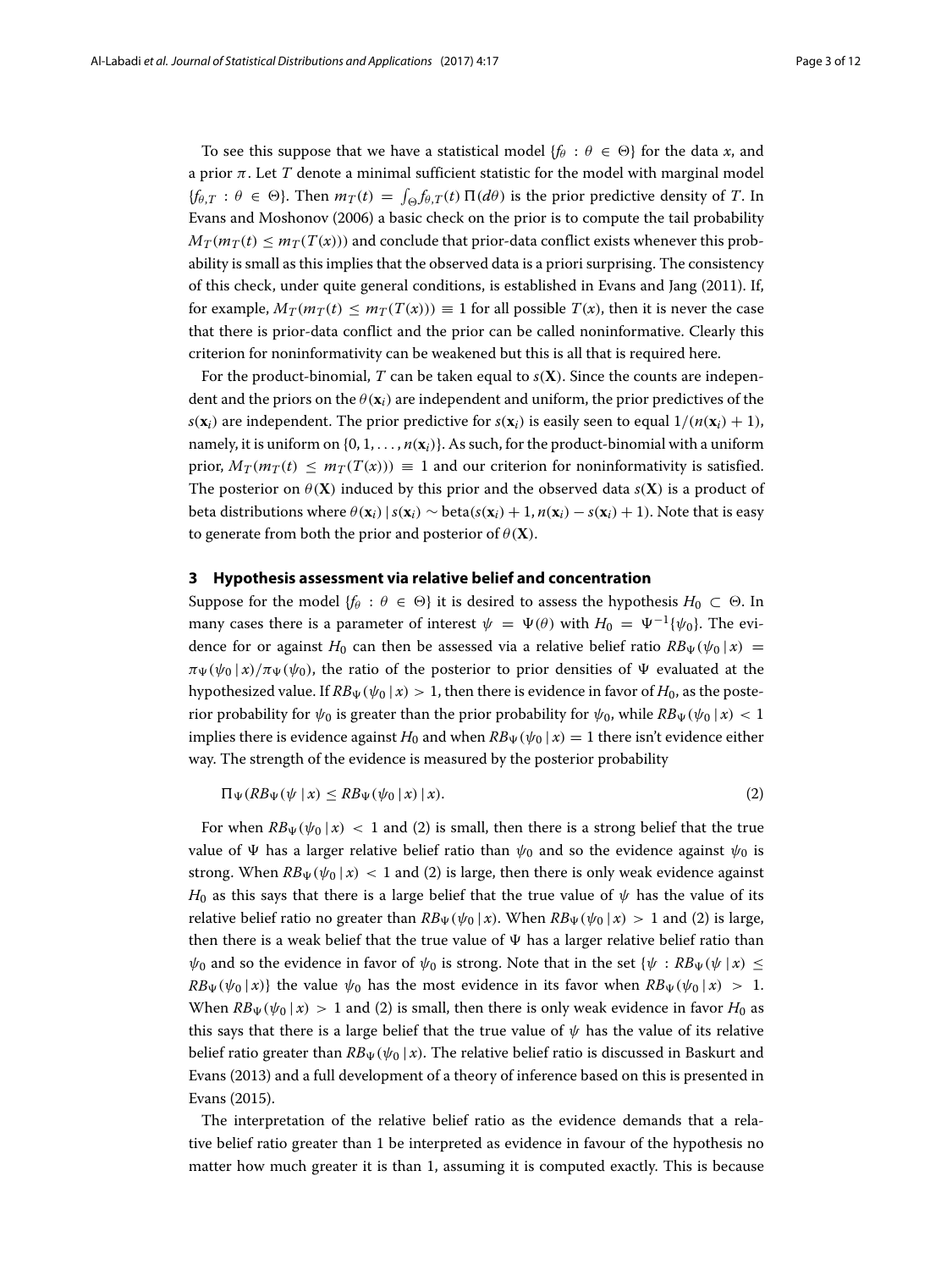$RB_{\Psi}(\psi_0 | x) > 1$  occurs only when the posterior probability is greater than the prior probability of the hypothesis and that is the basic criterion for saying the data has led to evidence in favor. A similar comment applies to evidence against, namely, when  $RB_{\Psi}(\psi_0 | x)$  < 1. To understand what  $RB_{\Psi}(\psi_0 | x) = 1$  means consider a discrete context as then this occurs iff the posterior probability of  $\{\psi_0\}$  equals the prior probability of  ${\psi_0}$  and this occurs iff the events  ${\psi_0}$  and  ${x}$  are statistically independent in the joint probability model for  $(\theta, x)$ . In other words  $RB_{\Psi}(\psi_0 | x) = 1$  iff the actual observed data *x* tells us nothing about the hypothesis that the true value of  $\psi = \Psi(\theta)$  is  $\psi_0$ . This is clearly a very unusual circumstance but one can easily construct such situations generally when the model contains nonidentifiability. In essence the relative belief ratio is giving the correct assessment of evidence in such a case.

The size of  $RB_{\Psi}(\psi_0 | x)$  does not necessarily reflect the strength of the evidence. Note that in the discrete case  $RB_{\Psi}(\psi_0 | x) = \pi_{\Psi}(\psi_0 | x)/\pi_{\Psi}(\psi_0) \leq 1/\pi_{\Psi}(\psi_0)$  so there is an upper bound on this value. From this it is seen that relative belief ratios do not measure evidence on an absolute scale but they need to be calibrated in each context and that is the role of the strength [\(2\)](#page-2-1). So even if  $RB_{\Psi}(\psi_0 | x) = 1.000005$  the strength could be high when [\(2\)](#page-2-1) is close to 1 as this says our belief that the true value of  $\psi$  has a larger relative belief ratio is small. Note that the strength is playing the role of the standard error here as it measures how reliable we believe our assessment of the evidence is. Also, it can happen that even though  $RB_{\Psi}(\psi_0 | x)$  is very high, [\(2\)](#page-2-1) can be very small and so the evidence is only weak evidence in favor. This phenomenon is associated with the Jeffreys-Lindley paradox as is discussed in Evans [\(2015\)](#page-11-7). In short, relative belief ratios need to be calibrated and the calibration depends on the context. The issues concerning measuring strength are a somewhat more involved than the measure of the evidence itself and additional discussion can be found in Evans [\(2015\)](#page-11-7).

In a number of situations *H*<sub>0</sub> does not arise via  $H_0 = \Psi^{-1}{\psi_0}$  for some  $\Psi$  in an obvious way and also  $\Pi(H_0) = 0$ . The prior nullity may arise because  $H_0$  is a lower dimensional subset of  $\Theta$  and not because there is no belief that  $H_0$  is true. This is the case with logistic regression when  $k < m$  and  $\Pi$  is the uniform prior on  $\Theta = [0, 1]^m$ . In such a context it is reasonable to choose  $\Psi = d_{H_0}$  where  $d_{H_0}(\theta(\mathbf{X}))$  is a measure of the distance of  $\theta(\mathbf{X})$  to *H*<sub>0</sub>. So with  $\psi_0 = 0$  then  $H_0 = \Psi^{-1} \{ \psi_0 \}$  and  $H_0$  can be assessed using relative belief. Note that it is clear that in assessing  $H_0$  a comparison is being made between the concentrations of the prior and posterior about  $H_0$ . If  $RB_{\Psi}(\psi_0 | x) > 1$ , then the data has lead to the posterior being more concentrated about  $H_0$  than the prior. If  $RB_{\Psi}(\psi_0 | x) < 1$ , then the data has lead to the posterior being less concentrated about  $H_0$  than the prior. The method of concentration, with *dH*<sup>0</sup> equal to squared Euclidean distance as discussed in Example [1,](#page-3-0) was developed for some specific inference problems in Evans et al. [\(1993,](#page-11-8) [1997\)](#page-11-9).

While there are many possible choices for  $d_{H_0}$ , two are considered here.

<span id="page-3-0"></span>**Example 1** Squared Euclidean distance. Let  $\mu(\mathbf{x}) = \log(\theta(\mathbf{x})/(1 - \theta(\mathbf{x})))$  denote the *logit associated with* **x** *and note that the logistic regression model holds iff*  $\mu(\mathbf{x}) = \mathbf{x}'\beta$ *for some*  $\beta \in R^k$  *for every*  $\mathbf{x} \in R^k$ . *The logistic regression model thus implies that*  $\mu(X) = X\beta$  for some  $\beta \in R^k$ . If a probability distribution is placed on  $\theta(X)$ , then this *induces a probability distribution on*  $\mu$ (X) which in turn induces a probability distri*bution on*  $d_{H_0}(\theta(\mathbf{X})) = \inf_{\beta \in R^k} ||\mu(\mathbf{X}) - \mathbf{X}\beta||^2/m = \mu(\mathbf{X})^t(I - \mathbf{X}(\mathbf{X}^t\mathbf{X})^{-1}\mathbf{X}^t)\mu(\mathbf{X})/m$ *where it is assumed that* **X** *is of full rank. The reason for dividing by the dimension m of*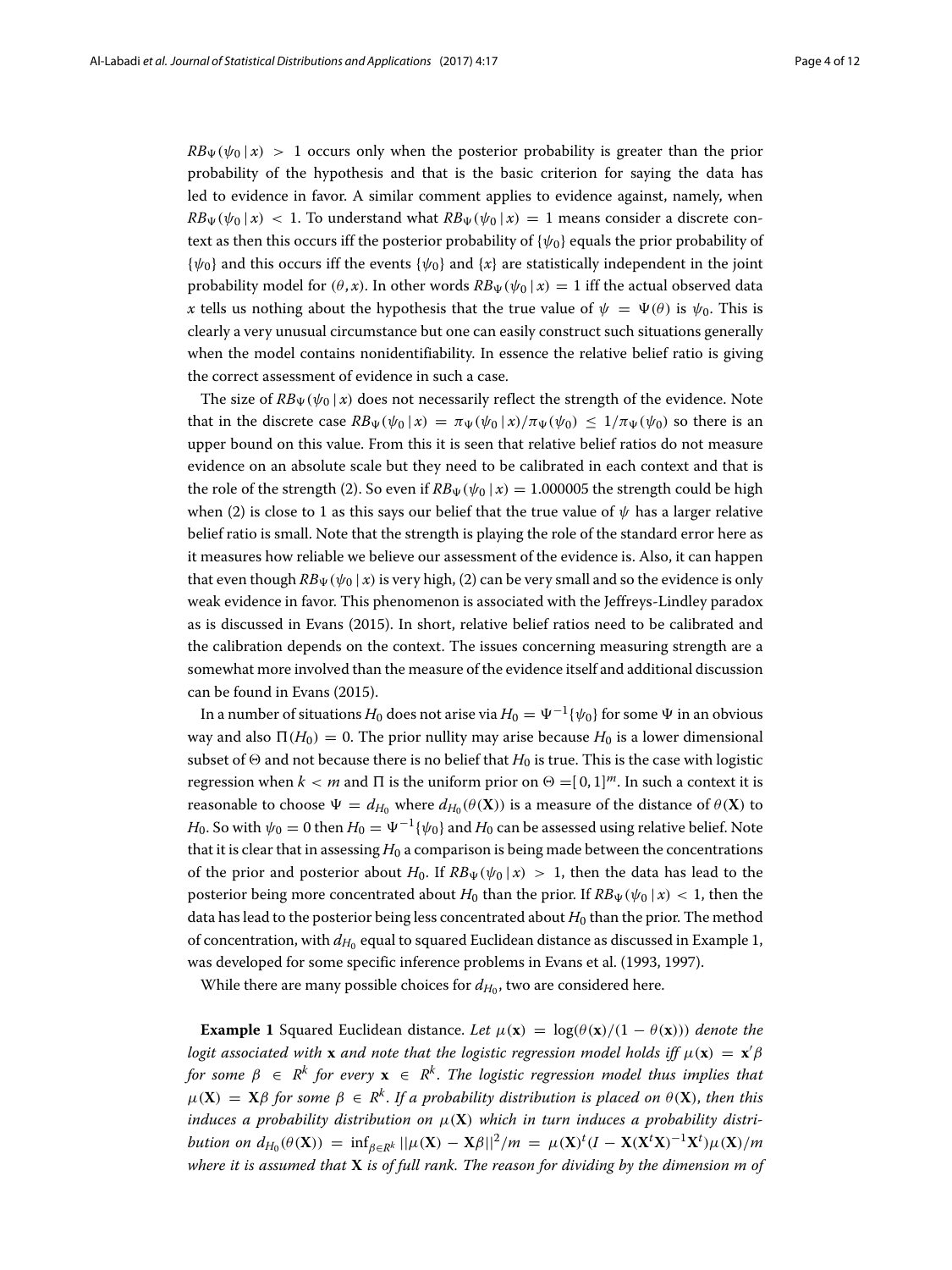μ(**X**) *will become apparent in Example* [3](#page-5-0) *although this clearly has no effect on the optimization.* Note that  $d_{H_0}(\theta(\mathbf{X})) = 0$  *iff the logistic regression model holds for the observed s*(**X**). *So it is natural to measure the concentration of the probability distribution placed on*  $\theta$ (**X**) *about*  $H_0$  *by seeing how concentrated the induced distribution on*  $d_{H_0}(\theta$ *(X)) <i>is about 0.*

**Example 2** Kullback-Leibler (KL) distance. *The KL distance between the Bernoulli*( $\theta$ ) *and the Bernoulli*(*p*) *distribution is given by*  $KL(\theta, p) = \theta \log(\theta/p) + (1 - \theta) \log((1 - \theta)p)$  $\theta$ )/(1 – *p*)). It follows that the KL distance between the product-Bernoulli( $\theta_1, \ldots, \theta_m$ ) and *the product-Bernoulli*( $p_1$ , . . . ,  $p_m$ ) *equals*  $\sum_{i=1}^{m} KL(\theta_i, p_i)$ . *So we put* 

$$
d_{H_0}(\theta(\mathbf{X})) = \inf_{\beta \in R^k} \sum_{i=1}^m KL(\theta(\mathbf{x}_i), p_i(\mathbf{x}'\beta))/m
$$

*and the reason for dividing by m is discussed in Example* [4](#page-5-1)*. Given an efficient algorithm for finding the optimal* β, *it is straightforward to generate from the prior and posterior distributions of*  $d_{H_0}(\theta(\mathbf{X}))$ *.* 

After a choice is made of  $d_{H_0}$ , the methodology proceeds via simulation from the prior and posterior distributions of  $d_{H_0}(\theta(\mathbf{X}))$ , then computing  $RB_{d_{H_0}}(0 \,|\, s(\mathbf{X}))$  and its strength. A significant aspect of this computation is that the prior and posterior densities of  $d_{H_0}$ typically both vanish at 0 and so the ratio cannot be directly computed. This is a support measure issue arising due to continuity and is dealt with theoretically by defining the relative belief ratio at a point as the limiting ratio of the posterior to prior probabilities of shrinking neighborhoods. Practically this is dealt with by the choice of  $\delta$  since  $d_{H_0}(p) \in [0,\delta)$  implies that  $H_0$  holds to the accuracy required in the application. In other words,  $H_0$  holds whenever the difference between the true model and the logistic regression model is of no practical consequence as measured by  $d_{H_0}$ . The range of the prior distribution of  $d_{H_0}$  is then discretized via the partition  $\{[0,\delta), [\delta,2\delta), \ldots, [(k-1)\delta, k\delta)\}$ where  $k$  is chosen so that the effective range of this prior distribution is covered. The prior and posterior probability contents of these intervals are estimated by generating large samples from the prior and the posterior distributions of  $\theta$ , computing  $d_{H_0}(\theta)$  for each sampled value, which gives samples from the prior and posterior distributions of  $d_{H_0}(\theta)$ , and then using the approximate contents for the approximation of the relative belief ratios of the intervals. The relevant relative belief ratio for assessing  $H_0$  is then  $RB_{d_{H_0}}([0,\delta)\,|\, s(\mathbf{X}))$  and the strength of this evidence is assessed by comparing this relative belief ratio against the other values by computing the posterior probability that  $RB_{d_{H_0}}([i\delta, (i+1)\delta) \, | \, s(\mathbf{X})) \leq RB_{d_{H_0}}([0,\delta) \, | \, s(\mathbf{X}))$  where the Monte Carlo estimates were used for these computations. It is proved in Evans [\(2015\)](#page-11-7) that this procedure is consistent as the amount of data increases in the sense that the relative belief ratio converges to the maximum possible value (always greater than 1) and the strength converges to 1 when  $H_0$ is true, and the relative belief ratio converges to 0 and the strength converges to 0 when  $H_0$  is false.

The choice of  $\delta$  is application dependent as it represents the deviation from the precise null that is just of practical consequence. The two distance measures considered here lead to very natural choices for  $\delta$ .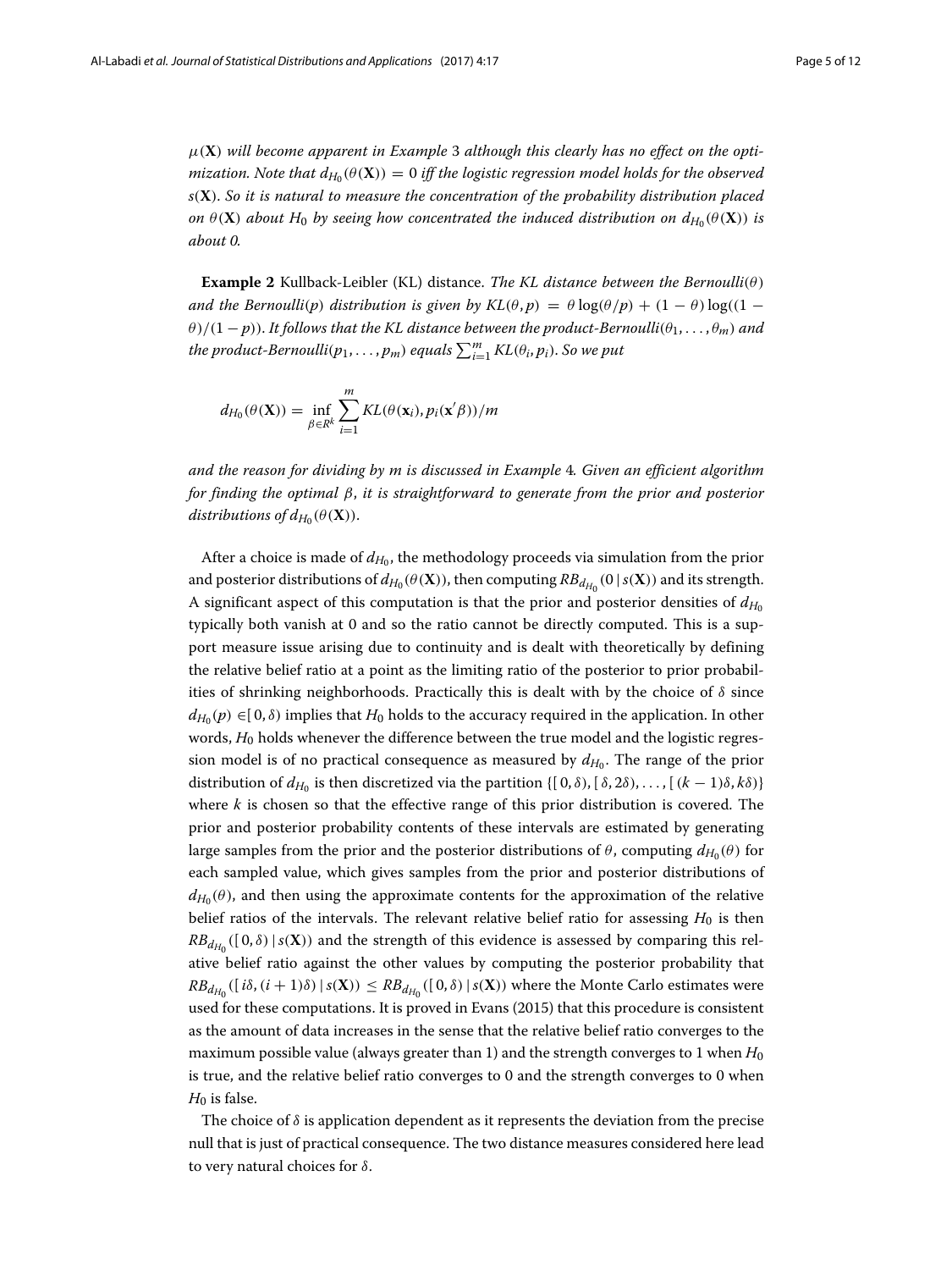<span id="page-5-0"></span>**Example 3** Squared Euclidean distance and absolute error. *For this distance measure let* δ *equal the maximum squared distance between two logits such that any difference smaller than*  $\delta$  *is practically speaking immaterial. In other words, if* max<sub>*i*</sub>(log( $\theta$ (**x**<sub>*i*</sub>)/(1 −  $\theta$ (**x**<sub>*i*</sub>))) −  $\mathbf{x}_i' \beta)^2 < \delta$ , then this difference is irrelevant from the point of view of the application. It is *clear then that*  $(\mu_i(\mathbf{X}) - \mathbf{x}_i^{\prime} \beta)^2 < \delta$  for  $i = 1, ..., m$  implies  $||\mu(\mathbf{X}) - \mathbf{X}\beta||^2/m < \delta$  while  $||\mu(X) - X\beta||^2/m < \delta$  *implies that the average squared absolute error between individual logits is less than* δ. *So in practice we proceed by selecting* δ *and discretizing the prior and posterior distributions of dH*<sup>0</sup> *as previously described. Note that it is also reasonable to choose a discretization parameter*  $\delta^*$  <  $\delta$  *for d<sub>H0</sub>. For example, if*  $\delta^*$  =  $\delta/m$  *then*  $||\mu(\mathbf{X}) \mathbf{X}\beta\vert\vert^2/m < \delta_*$  *implies*  $\max_i(\mu_i(\mathbf{X}) - \mathbf{x}_i'\beta)^2 < \delta$  *but this might be deemed overly rigorous.* 

*While the interpretation of error in the value of* **x** β *is straightforward in linear regression, this is more difficult in logistic regression and it then seems clearer to state bounds on the probabilities. Note, however, for probabilities*  $\theta$  *and p, the logits satisfy*  $(\log(\theta/(1 - \theta)) \log(p/(1-p))^{2} = (\log(\theta(1-p)/p(1-\theta)))^{2} < \delta \text{ iff } \exp(-\delta^{1/2}) < 1 + (\theta - p)/p(1-\theta) <$  $\exp(\delta^{1/2})$ , and using  $e^x \approx 1 + x$  for small x, this is approximately equivalent to  $(\theta - p)^2$  < *<sup>p</sup>*2(1−θ )2<sup>δ</sup> <sup>≤</sup> <sup>δ</sup> *when* <sup>δ</sup> *is small. So, if* <sup>δ</sup> *is chosen to reflect what is considered a meaningful absolute squared difference in the probabilities, then the logits satisfying this error bound implies that the probabilities also satisfy this, at least when* δ *is small.*

<span id="page-5-1"></span>**Example 4** Kullback-Leibler (KL) distance and relative error. *For this distance measure let*  $\delta$  *equal the maximum relative error in the probabilities. So it is desired that* max<sub>*i*</sub>  $|(\theta_i - \theta_i)|$  $p_i$ )/ $\theta_i$ | <  $\delta$  *and* max<sub>*i*</sub>|((1 –  $\theta_i$ ) – (1 –  $p_i$ ))/(1 –  $\theta_i$ )| <  $\delta$ . *These inequalities hold iff*  $-\log(1+\delta) < \log(\theta_i/p_i) < -\log(1-\delta)$  *and*  $-\log(1+\delta) < \log((1-\theta_i)-(1-p_i))/(1-\theta_i) <$  $-$  log(1−δ) *for every i*, *which implies*  $-$  log(1+δ) <  $\sum_{i=1}^{m} KL(\theta_i, p_i) / m$  <  $-$  log(1−δ) and *the lower bound can be replaced by 0 since the KL distance is always nonnegative. Using* log( $1 + x$ )  $\approx x$  when x is small, a small relative error of  $\delta$  on the probabilities then implies *the approximate bounds*  $0 \le \sum_{i=1}^{m} KL(\theta_i, p_i)/m < \delta$ . Conversely,  $\sum_{i=1}^{m} KL(\theta_i, p_i)/m < \delta$ *implies that the average relative error in the probabilities is bounded by* δ. *This gives the discretization for the prior and posterior distributions for*  $d_{H_0}(\theta(\mathbf{X}))$  *in this case. Again a discretization parameter*  $\delta_* < \delta$  *can be used for*  $d_{H_0}(\theta(\mathbf{X}))$  *if a bound on the average relative error on the individual probabilities is not felt to be rigorous enough.*

It is emphasized that the choice of the distance measure and the discretization parameter are application dependent. Given that the concern is with model checking, and there are often many ways in which a model can be checked, the choice of the distance measure is perhaps not important. On the other hand, when choosing between the distance measures suggested here, this could be determined by the choice of absolute or relative error as the criterion of accuracy. When the probabilities in question are not too small or

| $\delta$ | $n=1$      | $n=5$      | $n = 10$   |
|----------|------------|------------|------------|
| 0.001    | 1.05(0.46) | 1.99(0.89) | 1.43(0.46) |
| 0.010    | 1.05(0.52) | 1.98(1.00) | 1.43(0.46) |
| 0.050    | 1.07(0.92) | 1.91(1.00) | 1.46(0.73) |
| 0.100    | 1.07(0.92) | 1.85(1.00) | 1.46(0.73) |
|          |            |            |            |

<span id="page-5-2"></span>**Table 1** The values of RB together with the (strength) of the evidence in Example [5](#page-7-0) when  $m = 3$ using squared Euclidean distance. The effective range of the prior is [ 0, 4.0)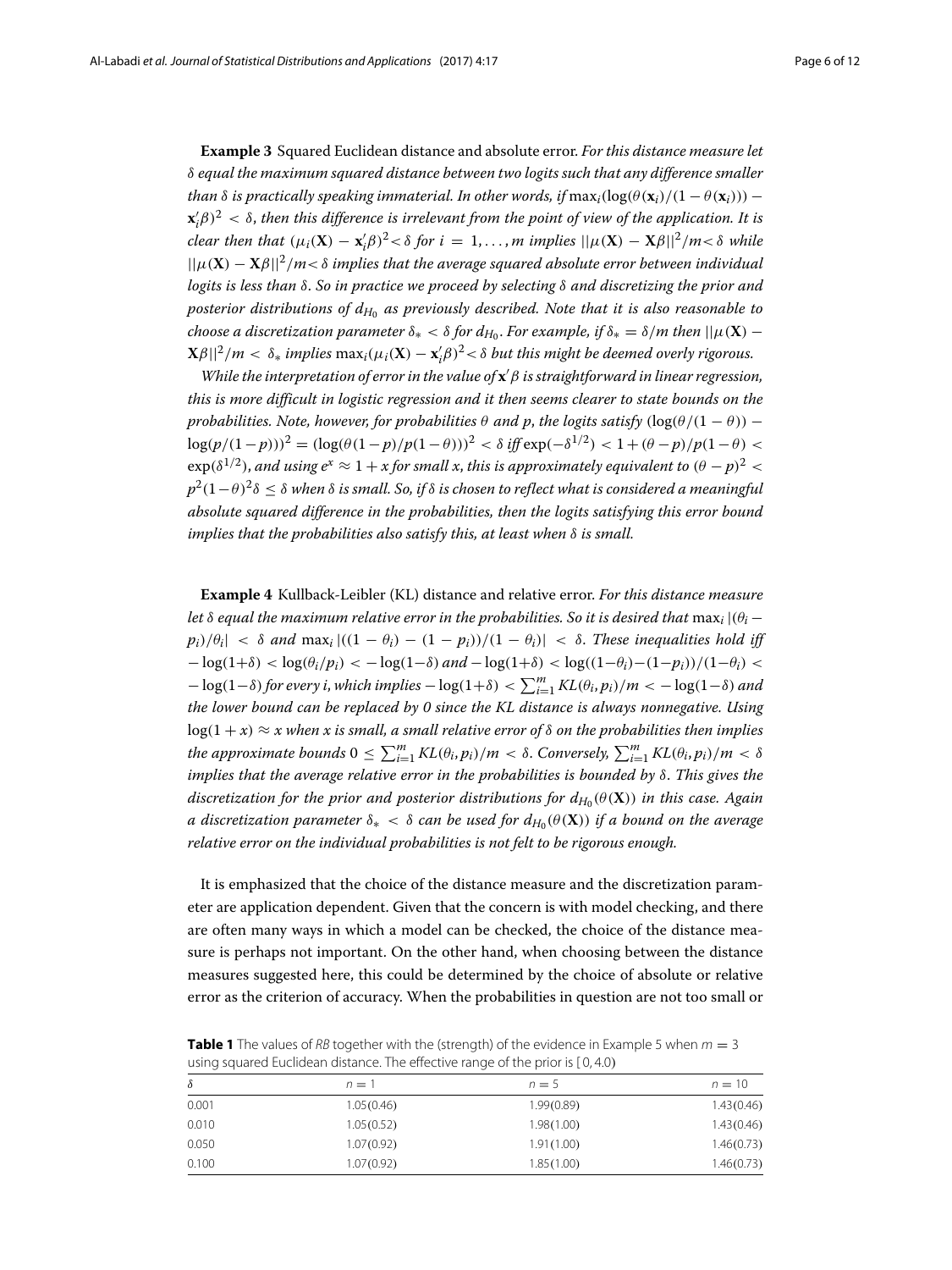| $\delta$ | $n=1$      | $n=5$      | $n = 10$   |
|----------|------------|------------|------------|
| 0.001    | 1.07(0.73) | 1.71(0.96) | 1.29(0.42) |
| 0.010    | 1.06(1.00) | 1.67(1.00) | 1.32(1.00) |
| 0.050    | 1.06(1.00) | 1.45(1.00) | 1.36(1.00) |
| 0.100    | 1.05(1.00) | 1.27(1.00) | 1.26(1.00) |

<span id="page-6-1"></span>**Table 2** The values of RB together with the (strength) of the evidence in Example [5](#page-7-0) when  $m = 3$ using KL distance. The effective range of the prior is [ 0, 0.4)

too large, then absolute error seems like the appropriate error criterion to use, and hence use squared Euclidean distance, while when probabilities are felt to be close to 0 or 1, then relative error seems like the appropriate error criterion and so use Kullback-Liebler distance.

Some may object to the need to discretize. In our view the choice of a  $\delta$  to specify practically relevant deviations is a necessary aspect of any meaningful inference problem. It seems realistic to say that a logistic regression model is never strictly correct as there is no reason to suppose that the probabilities are exactly given by [\(1\)](#page-0-0) for any **x**. What is more relevant is whether or not the logistic regression model is approximately correct and to make the notion of approximation precise one has to specify a  $\delta$ . For example, if a logistic regression model provided two or three decimal accuracy for the relevant probabilities, then it could be that this is sufficient accuracy but this depends on the application as sometimes greater accuracy may be required. Examples [3](#page-5-0) and [4](#page-5-1) provide prescriptions for how  $\delta$  can be chosen to reflect the accuracy desired in a problem. It would seem very odd that an individual familiar with the application couldn't specify such an accuracy as it cannot be true that any deviation whatsoever is significant as this contradicts the approximate nature of the logistic regression model. Provided the prior distribution is relatively smooth, as is the case here, the results will not change much by making small changes in  $\delta$ , as changes in the prior and posterior probabilities will also be small. Also, as is well known, *p*-values can detect deviations from hypotheses that are not practically meaningful when sample sizes are large. The way to avoid this behavior is to build the relevant deviation directly into the inference methodology and that is what is done here.

## <span id="page-6-0"></span>**4 Examples**

Implementation of the computations is relatively straight-forward via simulation once  $d_{H_0}$ and  $\delta$  have been selected, although clearly using squared Euclidean distance is somewhat easier. For the optimization with KL distance, the R routine optim was used. In all the examples the prior and posterior distributions of  $d_{H_0}$  were approximated using a Monte Carlo sample of size of  $10^5$  and these distributions were then discretized as previously discussed.

| $\delta$ | $n=1$      | $n = 5$     | $n = 10$    |
|----------|------------|-------------|-------------|
| 0.001    | 2.43(1.00) | 69.63(1.00) | 38.47(1.00) |
| 0.010    | 1.86(1.00) | 28.77(1.00) | 24.51(1.00) |
| 0.050    | 1.61(1.00) | 12.07(0.40) | 12.03(0.39) |
| 0.100    | 1.50(0.92) | 7.61(0.40)  | 7.66(0.39)  |
|          |            |             |             |

<span id="page-6-2"></span>**Table 3** The values of RB together with the (strength) of the evidence in Example [5](#page-7-0) when  $m = 20$ using squared Euclidean distance. The effective range of the prior is [ 0, 12.0)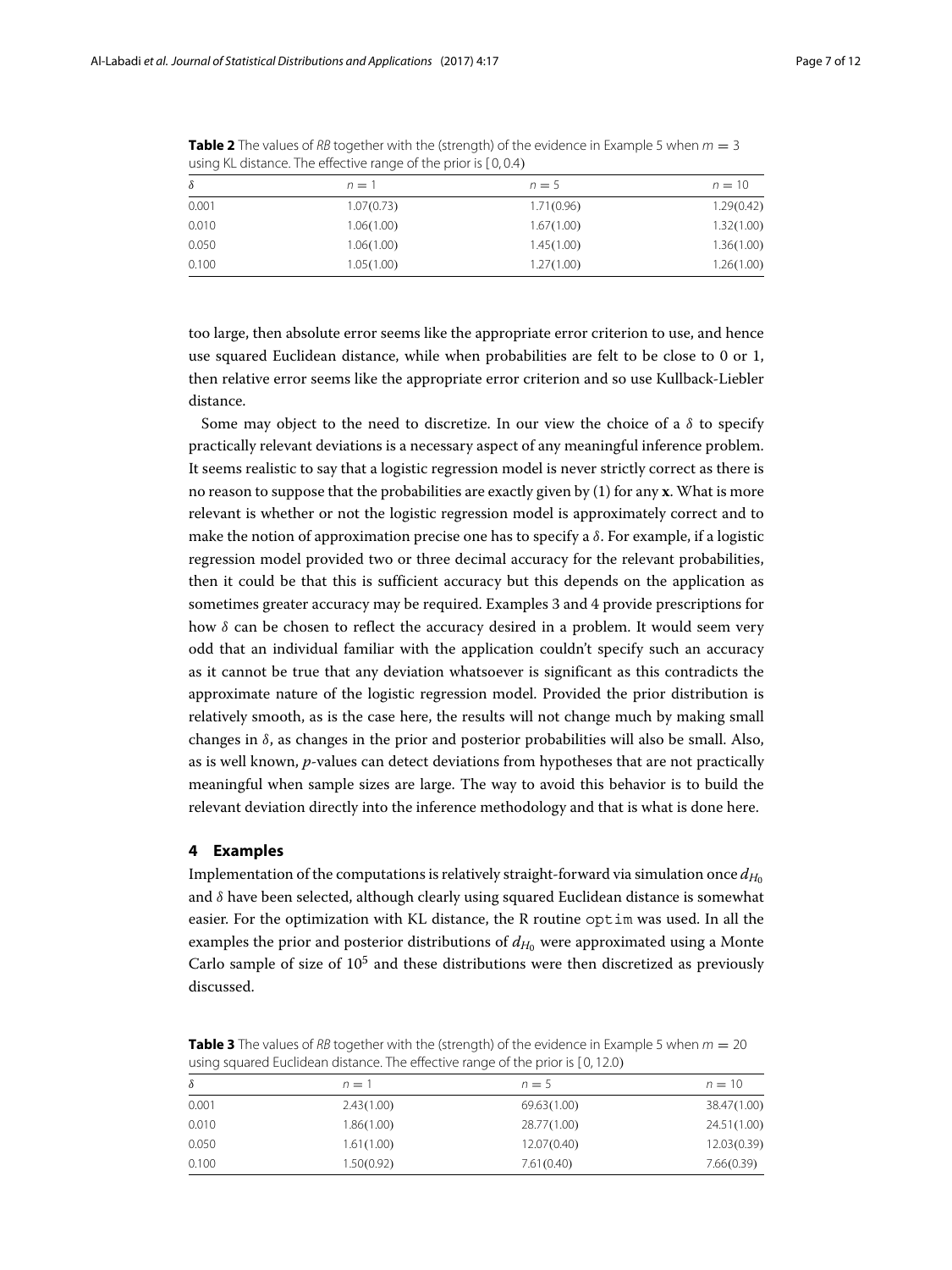| $\delta$ | $n=1$      | $n=5$       | $n = 10$    |
|----------|------------|-------------|-------------|
| 0.001    | 2.20(1.00) | 53.00(1.00) | 39.90(1.00) |
| 0.010    | 2.15(1.00) | 31.50(1.00) | 30.10(1.00) |
| 0.050    | 1.88(1.00) | 13.50(0.32) | 13.98(0.30) |
| 0.100    | 1.76(0.91) | 8.16(0.32)  | 8.55(0.30)  |

<span id="page-7-1"></span>**Table 4** The values of RB together with the (strength) of the evidence in Example [5](#page-7-0) when  $m = 20$ using KL distance. The effective range of the prior is [ 0, 0.35)

Some simulated examples are now considered where each distance is applied when the logistic regression model holds and when it doesn't.

<span id="page-7-0"></span>**Example 5** Simulated examples when logistic regression is correct. *Consider the situation where*  $k = 2$  *with*  $X_1 \equiv 1$  *and*  $X_2$  *is a nonconstant quantitative predictor, so*  $p(\mathbf{x}'\beta) = \exp{\{\beta_1 + \beta_2 x_2\}}/ (1 + \exp{\{\beta_1 + \beta_2 x_2\}})$ . *Various choices are considered for*  $n = n(\mathbf{x}_1) = \cdots = n(\mathbf{x}_m)$  and for  $\delta$ , the squared absolute error in the respective proba*bilities when using Euclidean distance and the relative error in the respective probabilities when using KL distance. Note that in practice* δ *and the n*(**x***i*) *are fixed in an application. Here m* = 3*with*  $x_2 \in \{0, 1, 2\}$  *and*  $\beta_1 = 0.5$ ,  $\beta_2 = -1.0$  *so*  $p(X) = (0.62, 0.38, 0.18)$  *gives the true probabilities for the corresponding Bernoulli distributions.*

*Table [1](#page-5-2) gives the results of some simulations when using squared Euclidean distance as the basis for the measure of concentration. When*  $n = 1$  *the data*  $s(X) = (1, 0, 0)$  *was obtained, when n* = 5 *the data*  $s(X) = (4, 2, 1)$  *was obtained and when*  $n = 10$  *the data*  $s(X) = (7, 6, 1)$  *was obtained. Notice that the relative belief ratio is always greater than 1 which says there is evidence in favour of the logistic regression model being true. The strength of this evidence depends on* δ *but not greatly and it is to be noted that this is determined by how much squared error is acceptable in the probabilities provided by the model. The p-value based on the deviance gave the values 1.0, 0.74, 0.22 when n* = 1, 5, 10 *respectively, and so this test would also not reject the logistic regression model in these simulations. It is to be noted, however, that the p-value is asymptotic and it is not clear how large n has to be for this approximation to be accurate. Also, in contrast to the relative belief ratio, a large p-value does not provide evidence in favor of H*0. *It is of interest that, while it is expected that both the relative belief ratio and its strength will increase as n increases, this did not happen when comparing*  $n = 5$  *with*  $n = 10$ *. This is undoubtedly due to sampling variability as there is no guarantee that increasing sample size increases accuracy.*

*Table [2](#page-6-1) gives the results of the analysis of the data when using KL distance as the basis for the measure of concentration. Again the relative belief ratio is always greater than 1 and so gives the correct inference. The strength of the evidence in favor is always at least as great as when using squared Euclidean distance. This underscores a reasonable conjecture that*

| $\delta$ | $n=1$      | $n=5$      | $n = 10$   |
|----------|------------|------------|------------|
| 0.001    | 0.00(0.00) | 0.00(0.00) | 0.00(0.00) |
| 0.010    | 0.38(0.00) | 0.00(0.00) | 0.00(0.00) |
| 0.050    | 0.66(0.00) | 0.00(0.00) | 0.00(0.00) |
| 0.100    | 0.68(0.01) | 0.00(0.00) | 0.00(0.00) |
|          |            |            |            |

<span id="page-7-2"></span>**Table 5** The values of RB together with the (strength) of the evidence in Example [6](#page-9-0) when  $m = 5$ using squared Euclidean distance. The effective range of the prior is [ 0, 3.0)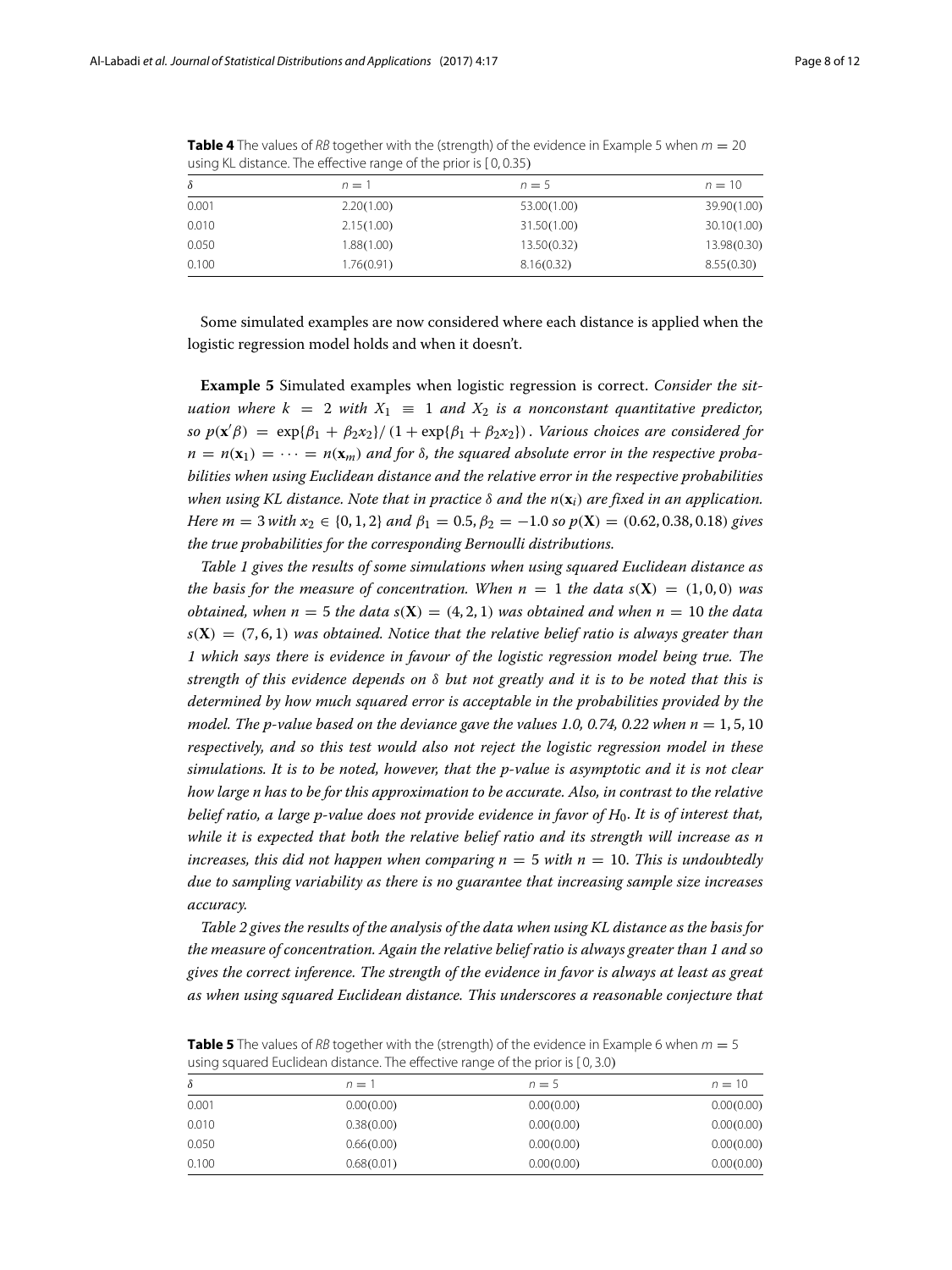| $\delta$ | $n=1$      | $n=5$      | $n = 10$   |  |
|----------|------------|------------|------------|--|
| 0.001    | 0.55(0.00) | 0.00(0.00) | 0.00(0.00) |  |
| 0.010    | 0.61(0.01) | 0.00(0.00) | 0.00(0.00) |  |
| 0.050    | 0.69(0.14) | 0.02(0.00) | 0.01(0.00) |  |
| 0.100    | 0.78(0.36) | 0.09(0.04) | 0.08(0.04) |  |
|          |            |            |            |  |

<span id="page-8-0"></span>**Table [6](#page-9-0)** The values of RB together with the (strength) of the evidence in Example 6 when  $m = 5$ using KL distance. The effective range of the prior is [ 0, 0.3)

*KL distance is a more appropriate measure of concentration in this problem than squared Euclidean distance.*

*To investigate the effect of increasing the number of values of the predictor, consider a simulated example where*  $k = 2$ ,  $m = 20$  *with* 

*x*<sub>2</sub> ∈ {-1.35, -1.32, -0.87, -0.77, -0.59, -0.56, -0.44, -0.34, -0.23,

− 0.15, −0.02, 0.016, 0.05, 0.17, 0.42, 0.68, 1.10, 1.15, 1.80, 2.01}.

Setting  $\beta_1 = 0.5, \beta_2 = 1.0$  *leads to the following probabilities for the corresponding Bernoulli distributions*

*p*(**X**) = (0.206, 0.210, 0.296, 0.316, 0.356, 0.364, 0.392, 0.417, 0.443, 0.463,

0.494, 0.504, 0.513, 0.543, 0.604, 0.663, 0.750, 0.760, 0.858, 0.882).

*When*  $n = 1$ ,  $s(X) = (0, 0, 0, 0, 1, 0, 0, 0, 0, 1, 0, 0, 1, 0, 1, 1, 0, 1, 1)$ *, when*  $n = 5$ ,  $s(X) =$  $(0, 0, 3, 2, 3, 2, 3, 1, 3, 2, 1, 3, 1, 1, 4, 3, 2, 3, 3, 5)$  *and when*  $n = 10$ ,  $s(X) = (1, 3, 4, 3, 2, 6, 4, 5, 6)$ 3, 0, 7, 7, 8, 7, 6, 3, 8, 8, 8, 7) *are the corresponding generated data sets. Table [3](#page-6-2) gives the results when using squared Euclidean distance and Table [4](#page-7-1) gives the results when using KL distance, respectively, as the basis for the measure of concentration. Notice that the relative belief ratio is always greater than 1 which says correctly that there is evidence in favour of the logistic regression model being true. The strength of this evidence depends on* δ *and it is to be noted that this is determined by how much squared error is acceptable in the probabilities provided by the model. Of some interest is the fact that the strength drops in this example as* δ *increases and this is undoubtedly due to the relative belief* ratio RB $_{d_{H_0}}([0,\delta)\,|\, s({\bf X}))$  decreasing as greater tolerance is permitted for the approxima*tion given by the logistic regression model. The posterior probability of the interval* [ 0, δ) *increases with* δ *but for this dataset, it does not increase as fast as the prior probability so the evidence, as measured by change in belief, is not as great for larger values of* δ*. This underlines the importance of choosing* δ *to reflect desired accuracy. The p-value based on the deviance gave the values*  $0.40, 0.22, 0.01$  *when*  $n = 1, 5, 10$  *respectively. So in fact the deviance test leads to a p-value that would indicate that the model is not true when n* = 10 *and this is incorrect.*

 $n = 1$  n = 5 n = 10 0.001 0.68(0.00) 0.11(0.00) 0.11(0.00) 0.00(0.00) 0.010 0.77(0.00) 0.77(0.00) 0.22(0.00) 0.22(0.00) 0.01(0.00) 0.050 0.87(0.04) 0.42(0.00) 0.06(0.00) 0.100 0.87(0.04) 0.54(0.02) 0.5400.02 0.13(0.00)

<span id="page-8-1"></span>**Table 7** The values of RB together with the (strength) of the evidence in Example [6](#page-9-0) when  $m = 20$ using squared Euclidean distance. The effective range of the prior is [ 0, 15.0)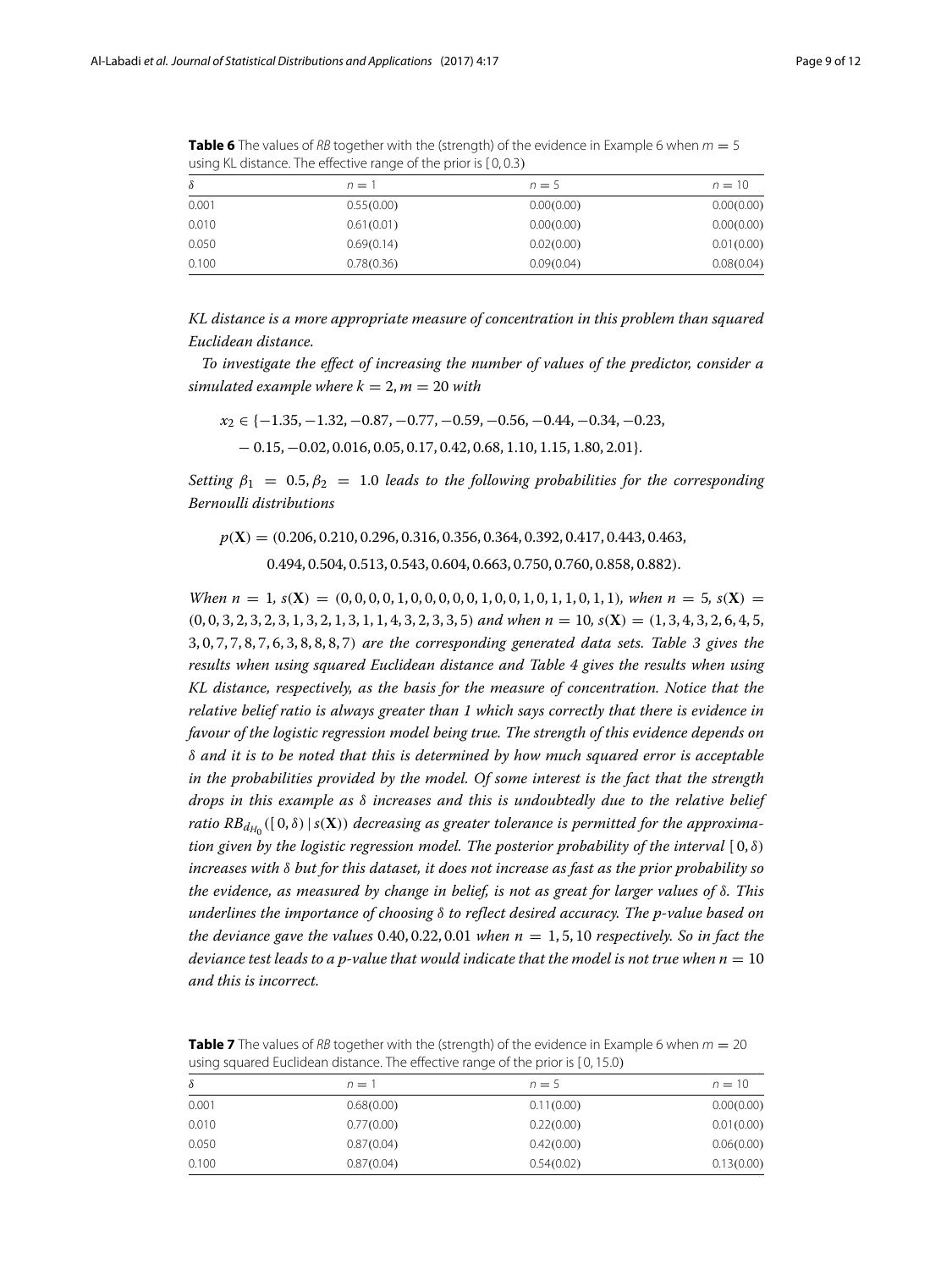| $\delta$ | $n=1$      | $n=5$      | $n = 10$   |
|----------|------------|------------|------------|
| 0.001    | 0.60(0.00) | 0.20(0.00) | 0.00(0.00) |
| 0.010    | 0.54(0.00) | 0.24(0.00) | 0.01(0.00) |
| 0.050    | 0.78(0.04) | 0.44(0.04) | 0.06(0.00) |
| 0.100    | 0.81(0.04) | 0.50(0.04) | 0.14(0.00) |

<span id="page-9-1"></span>**Table 8** The values of RB together with the (strength) of the evidence in Example [6](#page-9-0) when  $m = 20$ using KL distance. The effective range of the prior is [ 0, 0.3)

<span id="page-9-0"></span>**Example 6** Simulated examples when logistic regression is not correct. *Simulated examples are now considered when the logistic regression model with*  $\mathbf{x} = (1, x_2)'$  *is wrong. Here m* = 5 *and the values*  $x_2 \in \{1, 3, 5, 7, 9\}$  *were chosen with the true probabilities* given by  $\theta(X) = (0.875, 0.327, 0.107, 0.198, 0.908)$ . The average squared Euclidean dis*tance between these product-Bernoulli probabilities and the best fitting logistic regression with the corresponding values for x*<sup>2</sup> *is 0.117, so the logistic regression model is definitely false. The following data sets were generated from the true model: when*  $n = 1$ , then  $s(X) = (1, 0, 0, 0, 1)$ *, when*  $n = 5$  *then*  $s(X) = (5, 2, 0, 1, 5)$  *and when*  $n = 10$  *then*  $s(X) = (9, 3, 1, 2, 9)$ .

*Table [5](#page-7-2) records the results of the goodness of fit test based on squared Euclidean distance. In every case the relative belief ratio is less than 1, so there is evidence against*  $H_0$ *, and the strength of this evidence is strong. The p-values based on the deviance statistic are respectively* 0.08,0.00,0.00. So, excepting the  $n = 1$  case, this approach also clearly rejects *H*0. *Table [6](#page-8-0) records the results of the goodness of fit test based on KL distance. In every case the relative belief ratio is less than 1 and the strength of this evidence is definitive with the possible exception of two cases when*  $n = 1$ *.* 

*Again the case*  $m = 20$  *is considered with*  $x_2$  *taking values as in Example* [5](#page-7-0) *and the true probabilities, obtained using a logistic regression containing a quadratic term, given by*

θ (**X**) = (0.0003, 0.0004, 0.0582, 0.1230, 0.3229, 0.3617, 0.5080, 0.6040, 0.6760, 0.7084, 0.7307, 0.7308, 0.7286, 0.7017, 0.5295, 0.2122, 0.0064, 0.0036, 0.0000, 0.0000).

*The average squared Euclidean distance between these product-Bernoulli probabilities and the best fitting linear logistic regression with the corresponding values for*  $x_2$  *is 0.231, so the linear logistic regression model is definitely false. The following data sets were generated from the true model: when n* = 1 *then s*(**X**) = (1, 1, 0, 0, 0, 0, 0, 1, 1, 0, 0, 1, 1, 0, 1, 1, 1, 0, 1, 1)*, when*  $n = 5$  *then*  $s(X) = (5, 4, 5, 1, 1, 3, 0, 1, 2, 1, 1, 0, 2, 4, 5, 3, 4, 4, 5, 4)$ *and when*  $n = 10$  *then*  $s(X) = (8, 7, 10, 1, 2, 2, 4, 5, 1, 1, 1, 0, 6, 8, 7, 7, 6, 10, 10, 10)$  *were obtained. Table [7](#page-8-1) records the results when using squared Euclidean distance and Table [8](#page-9-1) gives the results when using KL distance. It is to be noted that in every case there is strong evidence against the (linear) logistic model holding and the results are robust to the choice*

| X <sub>2</sub> | No. of animals | No. of deaths |
|----------------|----------------|---------------|
| $-0.86$        |                |               |
| $-0.30$        |                |               |
| $-0.05$        |                |               |
| 0.73           |                |               |

<span id="page-9-2"></span>**Table 9** Data in Example [7](#page-10-0)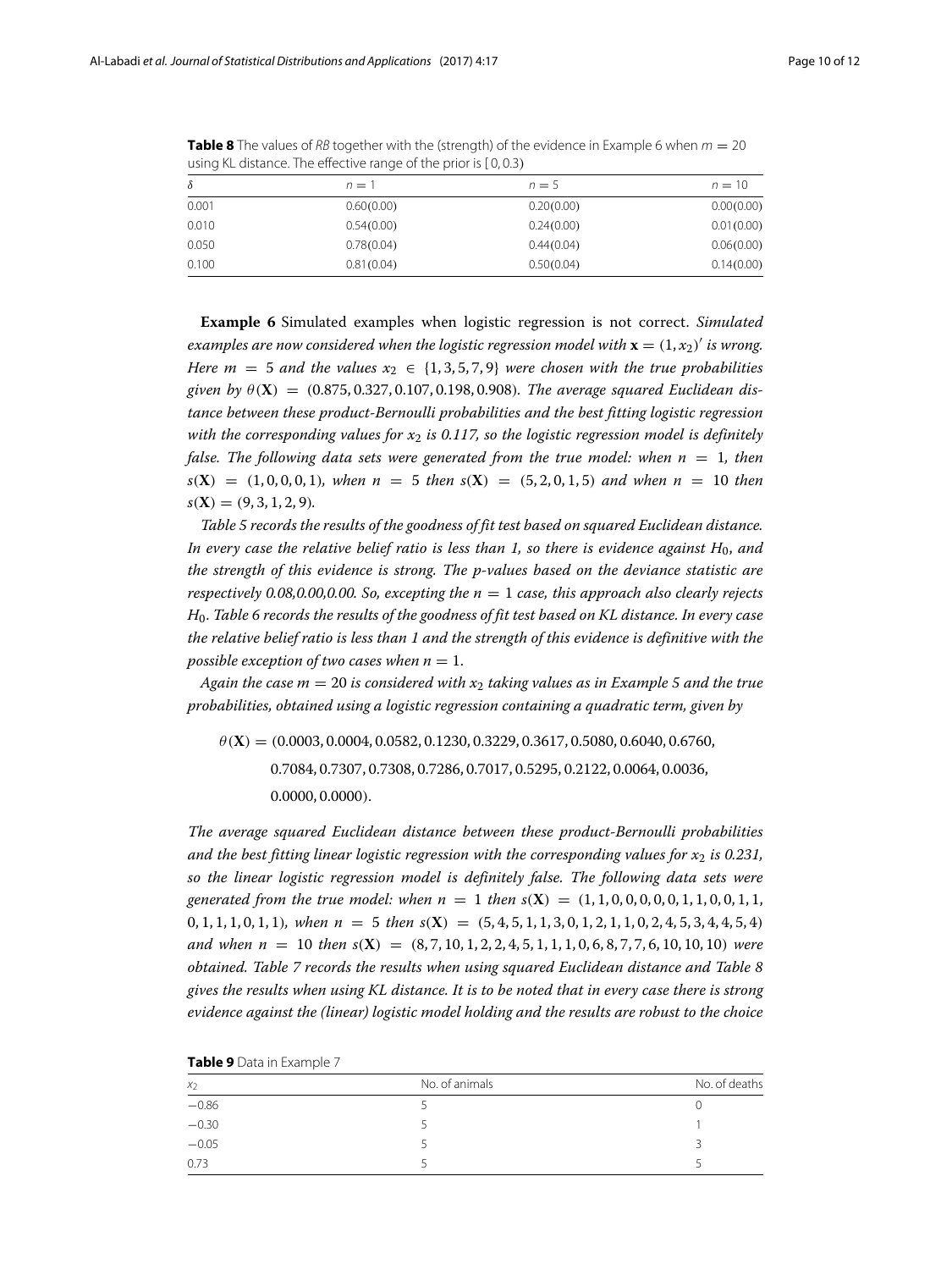| $\frac{1}{2}$ . $\frac{1}{2}$ . $\frac{1}{2}$ . $\frac{1}{2}$ . $\frac{1}{2}$ . $\frac{1}{2}$ . $\frac{1}{2}$ . $\frac{1}{2}$ . $\frac{1}{2}$ . $\frac{1}{2}$ . $\frac{1}{2}$ . $\frac{1}{2}$ . $\frac{1}{2}$ . $\frac{1}{2}$ . $\frac{1}{2}$ . $\frac{1}{2}$ . $\frac{1}{2}$ . $\frac{1}{2}$ . $\frac{1}{2}$ . $\frac{1}{2}$ . |                            |             |
|---------------------------------------------------------------------------------------------------------------------------------------------------------------------------------------------------------------------------------------------------------------------------------------------------------------------------------|----------------------------|-------------|
| $\delta$                                                                                                                                                                                                                                                                                                                        | Squared Euclidean distance | KL distance |
| 0.001                                                                                                                                                                                                                                                                                                                           | 2.67(0.90)                 | 3.53(1.00)  |
| 0.010                                                                                                                                                                                                                                                                                                                           | 2.67(0.97)                 | 3.13(1.00)  |
| 0.050                                                                                                                                                                                                                                                                                                                           | 2.55(0.99)                 | 2.20(1.00)  |
| 0.100                                                                                                                                                                                                                                                                                                                           | 2.47(0.99)                 | 1.61(1.00)  |

<span id="page-10-1"></span>**Table 10** The values of RB together with the (strength) of the evidence in Example [7](#page-10-0) using squared Euclidean distance (effective range of the prior of  $d_{H_0}$  is [0, 3.0)) and KL distance (the effective range of the prior of  $d_{\theta}$ , is [ 0, 0.3))

*of* δ*. The p-values based on the deviance statistic are respectively* 0.08, 0.00, 0.00 *so, as might be expected, the test does not do as well when*  $n = 1$ *.* 

The following example presents an application to a real data set.

<span id="page-10-0"></span>**Example 7** Bioassay experiment. *In studying drugs and other chemical compounds, acute toxicity tests or bioassay experiments are commonly implemented on animals. Such experiments proceed by controlling various dose levels of the compound to groups of animals. The animals responses are typically characterized as alive or dead, tumor or no tumor, etc. The logistic regression model with*  $\mathbf{x} = (1, x_2)'$  *is considered where*  $x_2$  *is the log of the dosage in g/ml of a toxin. The data is provided in Table* [9](#page-9-2) *and comes from a real data set analyzed in Racine et al.* [\(1986\)](#page-11-10) *where m* = 4,  $n(\mathbf{x}_1) = \cdots = n(\mathbf{x}_4) = 5$  *and*  $s(\mathbf{x}_i)$  *is the number of deaths at the i-th dosage.*

*Since the authors were not part of this application the value of* δ *cannot be strictly determined by what the goals of the study are. As such, the results are considered for a fairly wide range of possible values for* δ *in Table [10](#page-10-1) and it is seen that the results are robust to this choice. In all cases the relative belief ratios show that there is evidence in favor of the logistic regression model holding and the strength of this evidence is universally very strong especially when using KL distance. The p-value based on deviance is 0.97 so the logistic regression model is not rejected but again it is to be noted that, following the logic of p-values, this is not to be interpreted as support for this model.*

## **5 Conclusions**

A Bayesian goodness of fit test has been developed for logistic regression models based on a measure of evidence. A definite advantage of this approach is that evidence can be obtained in favor of the model holding. Also, there is no need to appeal to asymptotics in the interpretation of the results as in the case of classical goodness of fit tests. Since every product-Bernoulli distribution is treated equally in the priors there is no bias towards accepting or rejecting the logistic regression model. The choice of which distance measure to use is dependent on whether relative or absolute error is the appropriate criterion to apply when considering the approximation a logistic regression model supplies to the true probabilities. The approach developed in this paper can also be used for goodness of fit tests for other models such as probit regression with only minor changes.

#### **Acknowledgements**

Author Evans was supported by a Discovery grant from the Natural Sciences and Engineering Research Council of Canada. The authors thank the reviewers for helpul comments.